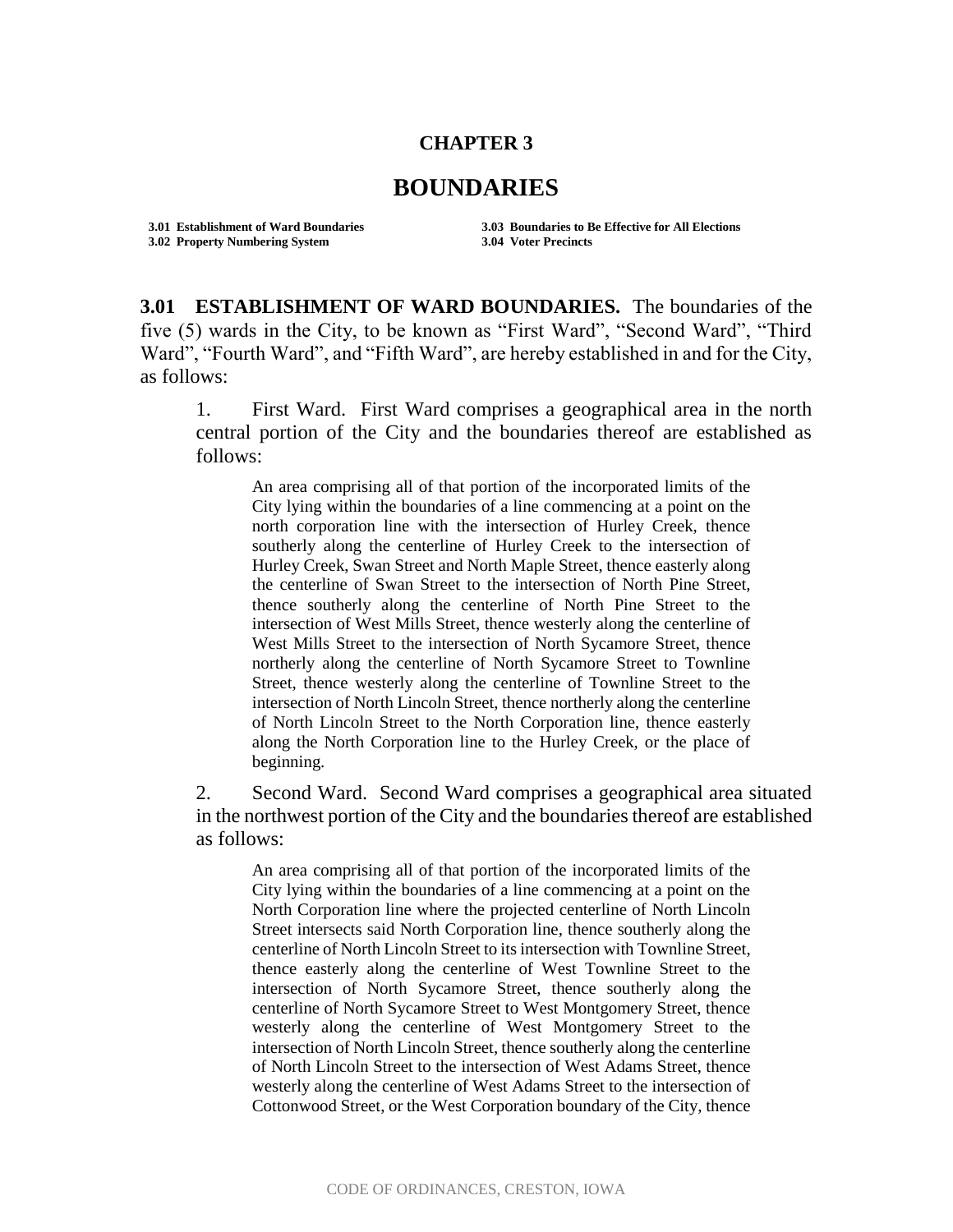northerly along the West Corporation line to the North Corporation line, thence easterly along the North Corporation line to the centerline of North Lincoln Street, or the place of beginning.

3. Third Ward. Third Ward comprises a geographical area situated in the southwest portion of the City and the boundaries thereof are established as follows:

An area comprising all of that portion of the incorporated limits of the City lying within the boundaries of a line commencing at the intersection of the centerline of West Adams Street and the West Corporate line, thence southerly and westerly along the West Corporation line to the South Corporation line, thence easterly along the South Corporation line to a point on the South Corporation line coinciding with the centerline of South Cherry Street, thence northerly along the centerline of South Cherry Street to the intersection of Ringgold Street to South Oak Street, thence northerly along the centerline of South Oak Street to the intersection of West Taylor Street, thence westerly to the intersection of South Division Street, thence northerly along the centerline of South Division Street to the intersection of West Union Street, thence westerly along the centerline of West Union Street to the intersection of New York Avenue, thence northerly and easterly along the centerline of New York Avenue to the intersection of West Jefferson Street, thence westerly along the centerline of West Jefferson Street to the intersection of South Spruce Street, thence northerly along the centerline of South Spruce Street, continuing along the centerline of North Spruce Street to the intersection of West Montgomery Street, thence westerly along the centerline of West Montgomery Street to the intersection of Lincoln Street, thence southerly along the centerline of North Lincoln Street to the intersection of Adams Street, thence westerly along the centerline of West Adams Street to the intersection of Cottonwood and the West Corporation boundary, or the place of beginning.

4. Fourth Ward. Fourth Ward comprises a geographical area situated in the southeast portion of the City and boundaries thereof are established as follows:

An area comprising all of that portion of the incorporated limits of the City lying within the boundaries of a line commencing at a point where East Howard Street intersects Osage Street in the east corporation line, thence westerly along the centerline of East Howard Street to the intersection of North Pine Street, thence southerly along the centerline of North Pine Street to the intersection of West Mills Street, thence westerly along the centerline of West Mills Street to the intersection of North Sycamore Street, thence southerly along the centerline of North Sycamore Street to the intersection of West Montgomery Street, thence westerly along the centerline of West Montgomery Street to the intersection of North Spruce Street, thence southerly along the centerline of North Spruce Street, continuing along the centerline of South Spruce Street to the intersection of West Jefferson Street, thence easterly along the centerline of West Jefferson Street to the intersection of New York Avenue, thence southerly and westerly to the intersection of West Union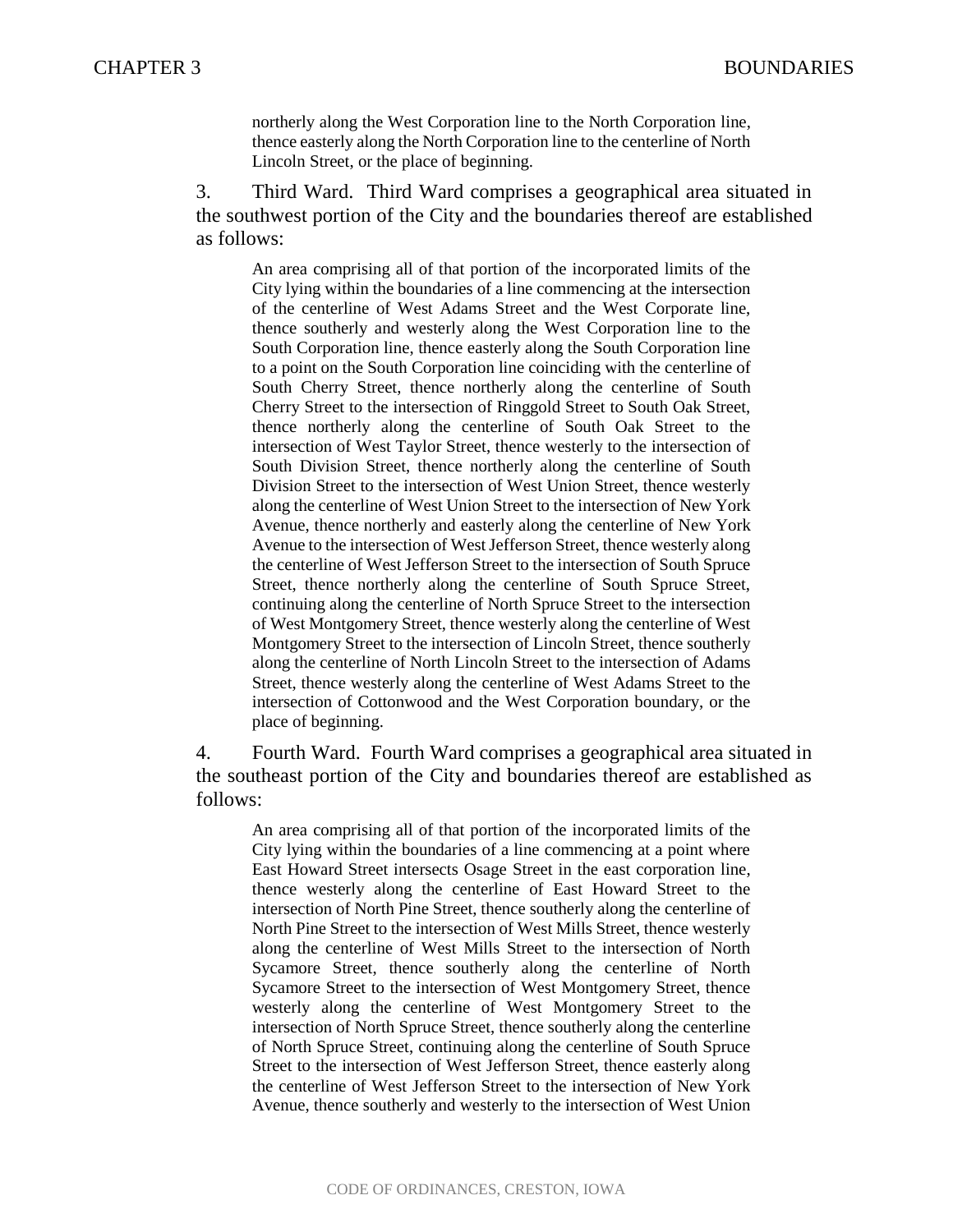Street, thence easterly along the centerline of West Union Street to the intersection of South Division Street, thence southerly along the centerline of South Division Street to the intersection of West Taylor Street, thence easterly along the centerline of West Taylor Street to the intersection of South Oak Street, thence southerly along the centerline of South Oak Street to the intersection of Ringgold Street, thence easterly along the centerline of Ringgold Street to the intersection of South Cherry Street, thence southerly along the centerline of South Cherry Street to the South Corporation line, thence easterly along the South Corporation line to the East Corporation line, thence north and northeasterly on the East Corporation line to the intersection of the Eastern Corporation line and Osage Street, thence northerly along the centerline of Osage Street to the intersection of East Howard Street, or the place of beginning.

5. Fifth Ward. Fifth Ward comprises a geographical area situated in the northeast portion of the City and the boundaries thereof are established as follows:

An area comprising all of that portion of the incorporated limits of the City lying within the boundaries of a line commencing at the point on East Townline Street at the northeast corner of the City to the intersection of the East Corporation line and the North Corporation line, thence westerly along East Townline Street, or the North Corporation line, to the intersection of East Townline Street and the centerline of the Burlington Northern, Inc. right-of-way, thence northerly and northeasterly along said centerline of the Burlington-Northern, Inc., right-of-way or the East Corporation line to the North Corporation line, thence westerly along said North Corporation line to the intersection of said North Corporation line and the center of Hurley Creek, thence southerly along the centerline of Hurley Creek to the intersection of Hurley Creek, Swan Street and North Maple Street, thence easterly along the centerline of Swan Street to the intersection of North Pine Street, thence southerly along the centerline of North Pine Street to the intersection of Howard Street, thence easterly along the centerline of East Howard Street to its intersection with Osage Street, or the East Corporation line, thence northerly along the East Corporation line to the intersection of Osage Street and East Townline Street, or the place of beginning.

**3.02 PROPERTY NUMBERING SYSTEM.** This chapter shall not be construed as repealing or in any manner changing the system of numbering properties for address purposes in the City, which heretofore established Adams Street as a base line or dividing line between the north and south portions of the City for numbering purposes and which heretofore established Pine Street as the base line or dividing line between the east and west portions of the City for numbering purposes.